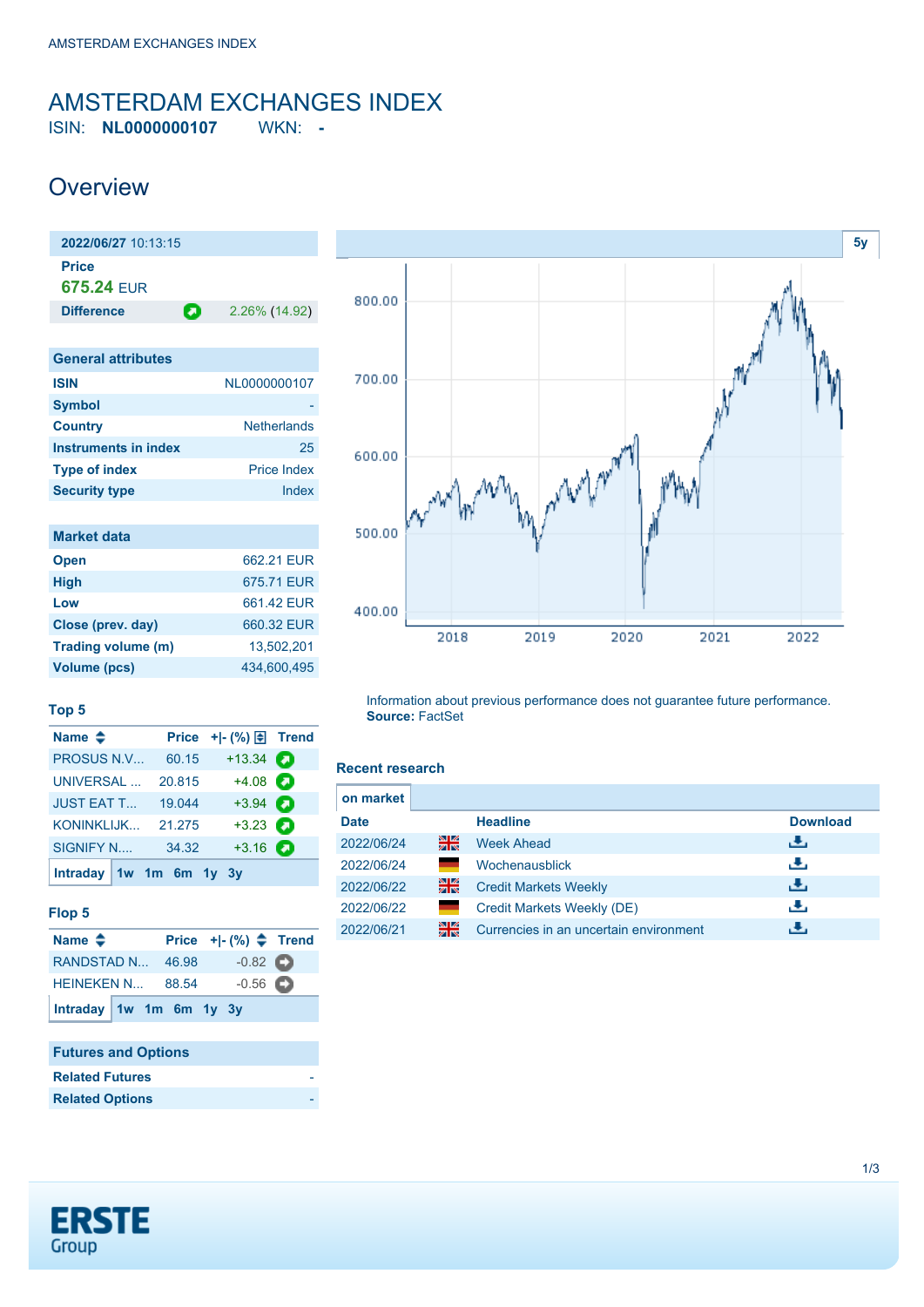## **Details**

**2022/06/27** 10:13:15 **Price**

**675.24** EUR

**Difference 2.26% (14.92)** 

| <b>General attributes</b> |                    |
|---------------------------|--------------------|
| <b>ISIN</b>               | NL0000000107       |
| <b>Symbol</b>             |                    |
| <b>Country</b>            | <b>Netherlands</b> |
| <b>Security type</b>      | Index              |
| Instruments in index      | 25                 |

| <b>Market data</b> |             |
|--------------------|-------------|
| <b>Open</b>        | 662 21 FUR  |
| <b>High</b>        | 675.71 FUR  |
| Low                | 661.42 EUR  |
| Close (prev. day)  | 660.32 FUR  |
| Trading volume (m) | 13.502.201  |
| Volume (pcs)       | 434.600.495 |

### **Performance and Risk**

|                   | 6m        | 1v       | 3v         |
|-------------------|-----------|----------|------------|
| <b>Perf</b> (%)   | $-16.47%$ | $-9.88%$ | $+17.90\%$ |
| Perf (abs.)       | $-130.16$ | $-72.38$ | $+100.25$  |
| <b>Beta</b>       |           |          |            |
| <b>Volatility</b> | 24.73     | 20.34    | 21.70      |



Information about previous performance does not guarantee future performance. **Source:** FactSet

| <b>Price data</b>                           |                         |
|---------------------------------------------|-------------------------|
| Ø price 5 days   Ø volume 5 days (pcs.)     | 645.52 EUR (70,631,317) |
| Ø price 30 days   Ø volume 30 days (pcs.)   | 680.80 EUR (78,222,576) |
| Ø price 100 days   Ø volume 100 days (pcs.) | 705.10 EUR (91,439,212) |
| Ø price 250 days   Ø volume 250 days (pcs.) | 751.26 EUR (81,357,125) |
| <b>YTD High   date</b>                      | 812.55 EUR (2022/01/04) |
| <b>YTD Low   date</b>                       | 632.02 EUR (2022/06/23) |
| 52 Weeks High   date                        | 829.66 EUR (2021/11/18) |
| 52 Weeks Low   date                         | 632.02 EUR (2022/06/23) |